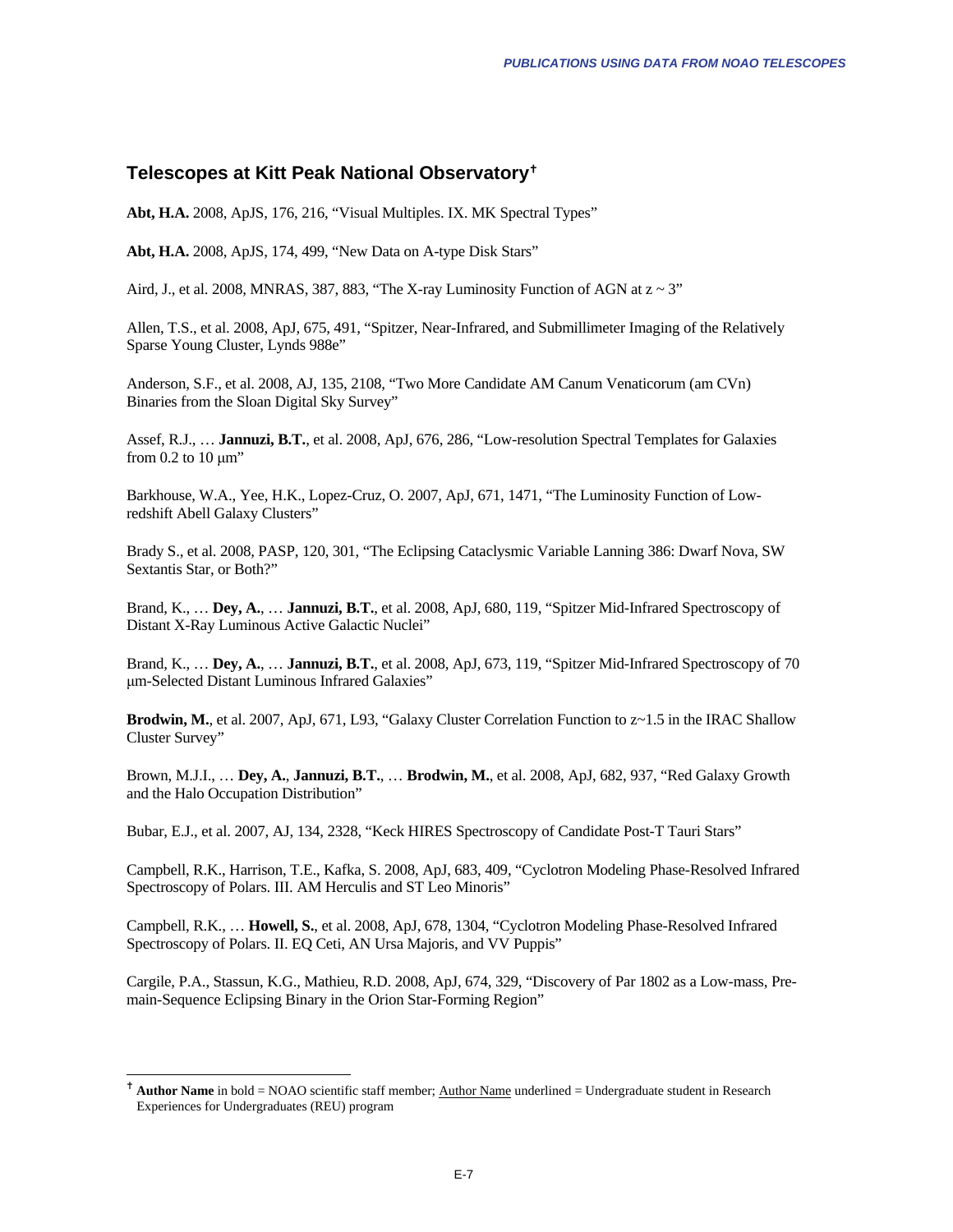Carraro, G., et al. 2008, MNRAS, 386, 1625, "The Old Open Cluster NGC 2112: Updated Estimates of Fundamental Parameters Based on a Membership Analysis"

Casetti-Dinescu, D.I., et al. 2008, AJ, 135, 2013, "Kinematics of Stars in Kapteyn Selected Area 71: Sampling the Monoceros and Sagittarius Tidal Streams"

Casey, C.M., et al. 2008, ApJS, 177, 131, "Optical Selection of Faint Active Galactic Nuclei in the COSMOS Field"

Chavarría, L.A., et al. 2008, ApJ, 682, 445, "Spitzer Observations of the Massive Star-Forming Complex S254-S258: Structure and Evolution"

Chen, L., de Grijs, R., Zhao, J.L. 2007, AJ, 134, 1368, "Mass Segregation in Very Young Open Clusters: A Case Study of NGC 2244 and NGC 6530"

Chiu, K., et al. 2008, MNRAS, 385, L53, "Four Faint T Dwarfs from the UKIRT Infrared Deep Sky Survey (UKIDSS) Southern Stripe"

Chou, M.-Y., … **Cunha, K.**, **Smith, V.V.**, et al. 2007, ApJ, 670, 346, "A 2MASS All-Sky View of the Sagittarius Dwarf Galaxy. V. Variation of the Metallicity Distribution Function along the Sagittarius Stream"

Clark, D.M., Eikenberry, S.S., Raines, S.N. 2008, A Population Explosion: The Nature & Evolution of X-Ray Binaries in Diverse Enivronments, eds. R.M. Bandyopadhyay, et al. (AIP), 339, "The Environment of X-Ray Binaries in the Dwarf Starburst Galaxy NGC 1569"

Croft, S., … **Dey, A.**, … **Jannuzi, B.**, et al. 2008, AJ, 135, 1793, "Radio-Loud High-Redshift Protogalaxy Candidates in BOÖTES"

Currie, T., et al. 2008, ApJ, 672, 558, "The Rise and Fall of Debris Disks: MIPS Observations of h and χ Persei and the Evolution of Mid-IR Emission from Planet Formation"

Currie, T., et al. 2007, ApJ, 669, L33, "Discovery of Gas Accretion onto Stars in 13-Myr-Old h and χ Persei"

Davies, B., et al. 2007, ApJ, 671, 781, "A Massive Cluster of Red Supergiants at the Base of the Scutum-Crux Arm"

Dawson, S., … **Dey, A.**, … **Jannuzi, B.T.**, et al. 2007, ApJ, 671, 1227, "A Luminosity Function of Lyα-Emitting Galaxies at  $z \sim 4.5$ "

Dellenbusch, K.E., Gallagher, J.S., Knezek, P.M., Noble, A.G. 2008, AJ, 135, 326, "Deep Optical Imaging of Starbursting 'Transition' Dwarf Galaxies"

Delorme, P., et al. 2008, A&A, 484, 469, "Finding Ultracool Brown Dwarfs with MegaCam on CFHT: Method and First Results"

de Mello, D.F., et al. 2008, AJ, 135, 548, "Star Formation in the H i Bridge Between M81 and M82"

Desai, V., … **Dey, A.**, **Jannuzi, B.T.**, … **Brand, K.**, … **Brodwin, M.**, et al. 2008, ApJ, 679, 1204, "Redshift Distribution of Extragalactic 24 μm Sources"

Desharnais, S., et al. 2008, ApJ, 672, 540, "FUSE Observations of Heavy Elements in the Photospheres of Cool DB White Dwarfs"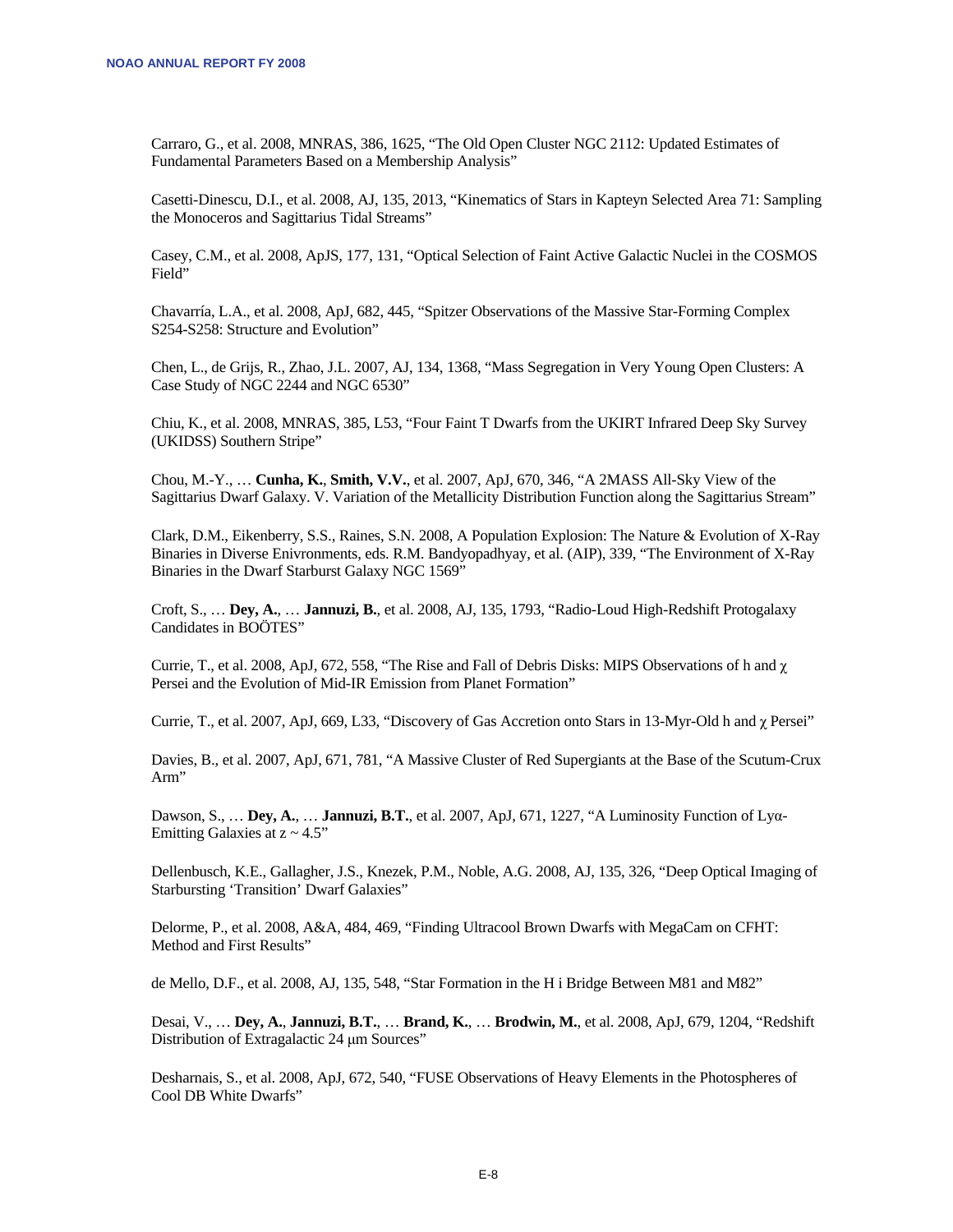Devine, K.E., et al. 2008, AJ, 135, 2095, "A WIYN Near-Infrared Investigation of Three Massive Star-Forming Regions"

**Dey, A.**, … **Jannuzi, B.T.**, … **Brodwin, M.**, et al. 2008, ApJ, 677, 943, "A Significant Population of Very Luminous Dust-obscured Galaxies at Redshift  $z \sim 2$ "

Dilday, B., et al. 2008, ApJ, 682, 262, "A Measurement of the Rate of Type Ia Supernovae at Redshift  $z \sim 0.1$ from the First Season of the SDSS-II Supernova Survey"

Drake, J.J., et al. 2008, ApJ, 679, 1522, "X-Ray Spectroscopic Signatures of the Extended Corona of FK Comae"

Eisenhardt, P.R.M., **Brodwin, M.**, … **Dey, A.**, … **Jannuzi, B.T.**, et al. 2008, ApJ, 684, 905, "Clusters of Galaxies in the First Half of the Universe from the IRAC Shallow Survey"

Elebert, P., et al. 2008, MNRAS, 383, 1581, "Optical Photometry and Spectroscopy of the Accretion-Powered Millisecond Pulsar HETE J1900.1 – 2455"

Erwin, P., Pohlen, M., Beckman, J.E. 2008, AJ, 135, 20, "The Outer Disks of Early-Type Galaxies. I. Surfacebrightness Profiles of Barred Galaxies"

Fadda, D., et al. 2008, ApJ, 672, L9, "Starburst Galaxies in Cluster-feeding Filaments Unveiled by Spitzer"

Fadda, D., et al. 2007, ASP Conf. 380, eds. J. Afonso, et al. (ASP), 507, "Spitzer Observations of Galaxy Clusters"

Fekel, F.C., **Hinkle, K.H.**, **Joyce, R.R.**, et al. 2008, AJ, 136, 146, "Infrared Spectroscopy of Symbiotic Stars. VI. Combined Orbits for Two S-type Systems: V455 Scorpii and SS 73-90"

Fekel, F.C., Bolton, C.T. 2007, AJ, 134, 2079, "Chromospherically Active Stars. XXVI. The Double-Lined Late-Type Binary HD  $19485 = WZ$  Arietis"

Fisher, D.B., Drory, N. 2008, AJ, 136, 773, "The Structure of Classical Bulges and Pseudobulges: The Link Between Pseudobulges and SÉRSIC Index"

Forte, J.C., Faifer, F., Geisler, D. 2007, MNRAS, 382, 1947, "A Quantitative Link between Globular Clusters and the Stellar Haloes in Elliptical Galaxies"

Frasca, A., Kovari, Z., Strassmeier, K.G., Biazzo, K. 2008, A&A, 481, 229, "Chromospheric Features of LQ Hydrae from Hα Line Profiles"

Frieman, J.A., et al. 2008, AJ, 135, 338, "The Sloan Digital Sky Survey-II Supernova Survey: Technical Summary"

Frinchaboy, P.M., Majewski, S.R. 2008, AJ, 136, 118, "Open Clusters as Galactic Disk Tracers. I. Project Motivation, Cluster Membership, and Bulk Three-Dimensional Kinematics"

Gal-Yam, A., Maoz, D., Guhathakurta, P., Filippenko, A.V. 2008, ApJ, 680, 550, "Supernovae in Lowredshift Galaxy Clusters: Observations by the Wise Observatory Optical Transient Search (WOOTS)"

García-Díaz, M.T., Henney, W.J., López, J.A., Doi, T. 2008, RevMexAA, 44, 181, "Velocity Structure in the Orion Nebula. II. Emission Line Atlas of Partially Ionized to Fully Ionized Gas"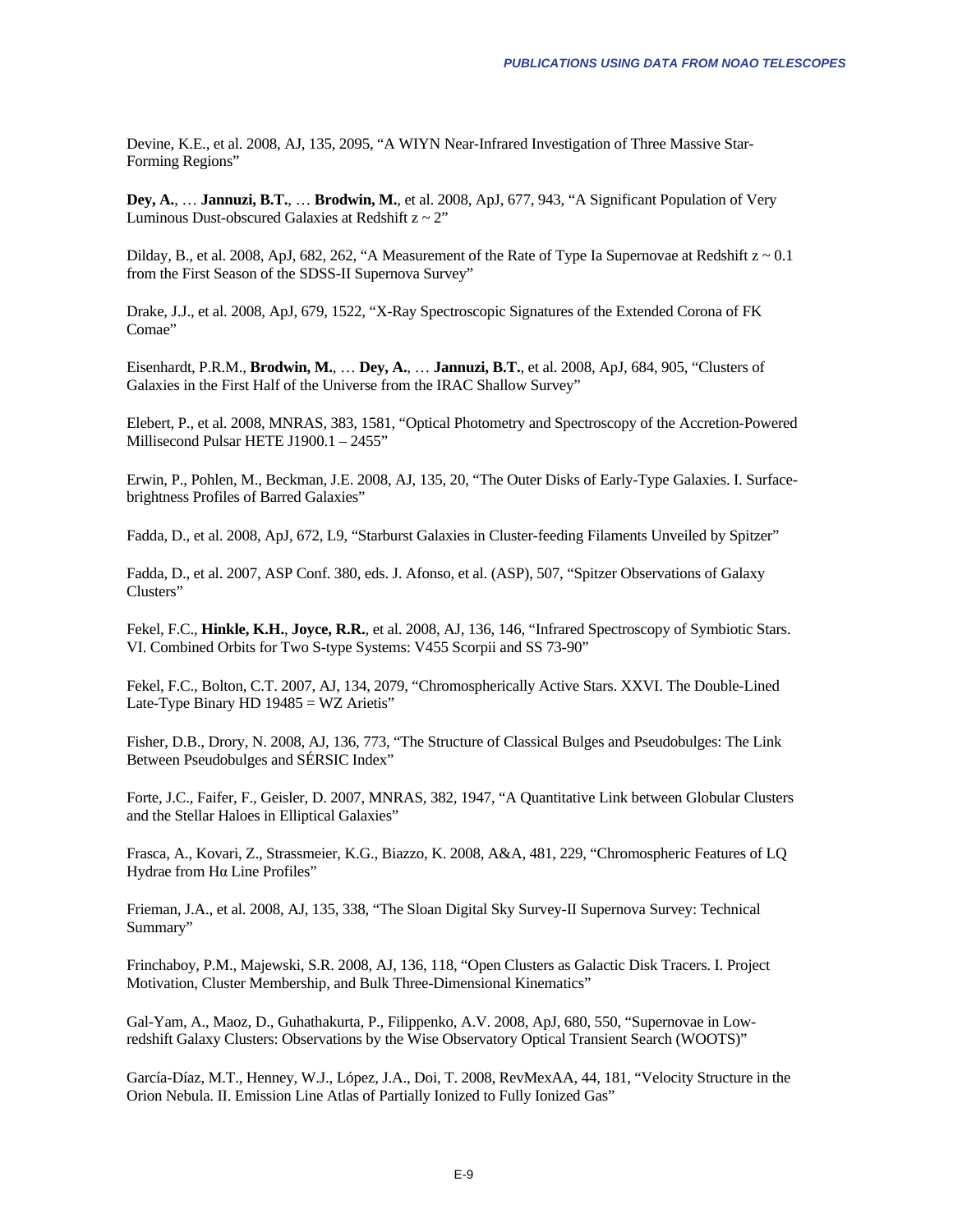Geller, A.M., Mathieu, R.D., Harris, H.C., McClure, R.D. 2008, AJ, 135, 2264, "WIYN Open Cluster Study. XXXII. Stellar Radial Velocities in the Old Open Cluster NGC 188"

Gies, D.R., et al. 2008, ApJ, 682, L117, "A Spectroscopic Orbit for Regulus"

Gies, D.R., … **Howell, S.B.**, et al. 2008, ApJ, 678, 1237, "Stellar Wind Variations During the X-Ray High and Low States of Cygnus X-1"

Gilbert, K.M., et al. 2007, ApJ, 668, 245, "Stellar Kinematics in the Complicated Inner Spheroid of M31: Discovery of Substructure along the Southeastern Minor Axis and Its Relationship to the Giant Southern Stream"

Gorjian, V., … **Brand, K.**, … **Dey, A.**, … **Jannuzi, B.T.**, et al. 2008, ApJ, 679, 1040, "The Mid-infrared Properties of X-Ray Sources"

Hennawi, J.F., et al. 2008, AJ, 135, 664, "A New Survey for Giant Arcs"

Henry, R.B., Kwitter, K.B., Dufour, R.J., Skinner, J.N. 2008, ApJ, 680, 1162, "A Multiwavelength Analysis of the Halo Planetary Nebula DdDm-1"

Hernández, J., et al. 2007, ApJ, 671, 1784, "Spitzer Observations of the Orion OB1 Association: Disk Census in the Low-mass Stars"

Herrmann, K.A., Ciardullo, R., Feldmeier, J.J., Vinciguerra, M. 2008, ApJ, 683, 630, "Planetary Nebulae in Face-on Spiral Galaxies. I. Planetary Nebula Photometry and Distances"

Hickox, R.C., … **Brodwin, M.**, … **Jannuzi, B.T.**, **Dey, A.**, **Brand, K.**, et al. 2007, ApJ, 671, 1365, "A Large Population of Mid-infrared-selected, Obscured Active Galaxies in the Boötes Field"

Horch, E.P., et al. 208, AJ, 136, 312, "Charge-coupled Device Speckle Observations of Binary Stars with the WIYN Telescope. V. Measures During 2001-2006"

Horner, D.J., et al. 2008, ApJS, 176, 374, "The WARPS Survey. VII. The WARPS-II Cluster Catalog"

Houck, J.R. Weedman, D.W., Le Floc'h, E., Hao, L. 2007, ApJ, 671, 323, "Spitzer Spectra of a 10 mJy Galaxy Sample and the Star Formation Rate in the Local Universe"

**Howell, S.B.**, et al. 2008, ApJ, 685, 418, "'Dark Matter' in Accretion Disks"

Huang, W., Gies, D.R. 2008, ApJ, 683, 1045, "Stellar Rotation in Field and Cluster B Stars"

Hwang, H.S., et al. 2008, ApJ, 674, 869, "The Globular Cluster System of M60 (NGC 4649). II. Kinematics of the Globular Cluster System"

Imai, K., et al. 2008, ApJ, 683, 45, "Number Density Evolution of Ks-band-selected High-redshift Galaxy Populations in the AKARI North Ecliptic Pole Field"

Inada, N., et al. 2008, AJ, 135, 496, "The Sloan Digital Sky Survey Quasar Lens Search. II. Statistical Lens Sample from the Third Data Release"

Jacobson, H.R., Friel, E.D., Pilachowski, C.A. 2008, AJ, 135, 2341, "Abundances of Red Giants in Old Open Clusters. III. NGC 7142"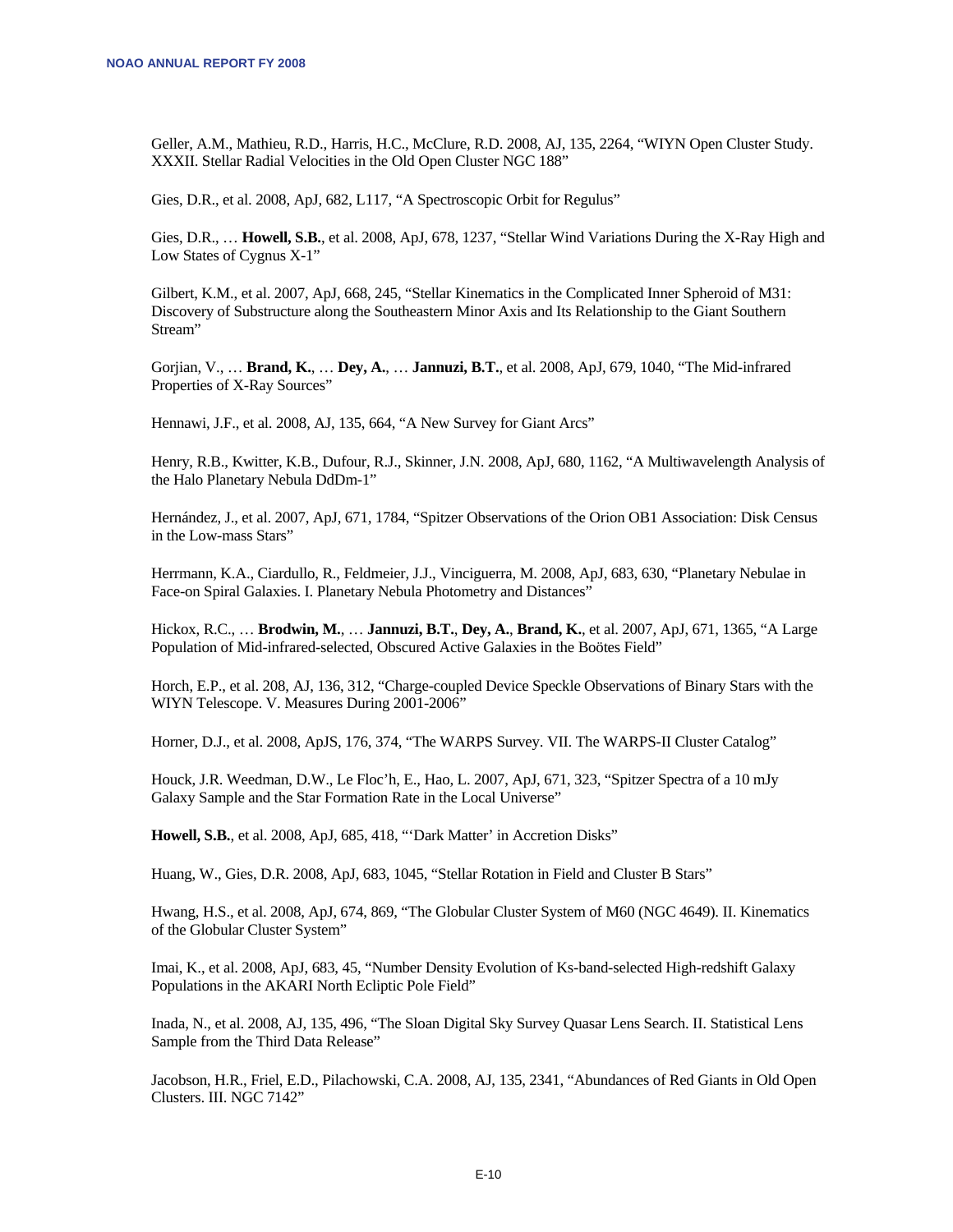Joner, M.D., Taylor, B.J. 2007, PASP, 119, 1093, "The Consistency of Strömgren-β Photometry for Northern Galactic Clusters. IV. Praesepe Revisited and the Pleiades"

Kasliwal, M.M., et al. 2008, ApJ, 684, 34, "A Comparison of Weak-lensing Measurements from Ground- and Space-based Facilities"

Kennicutt, R.C., et al. 2007, ApJ, 671, 333, "Star Formation in NGC 5194 (M51a). II. The Spatially Resolved Star Formation Law"

Khiabanian, H., Dell'Antonio, I.P. 2008, ApJ, 684, 794, "A Multiresolution Weak-lensing Mass Reconstruction Method"

Kim, S.C., et al. 2007, Groups of Galaxies in the Nearby Universe, eds. I. Saviane, V.D. Ivanov, J. Borissova (ESO), 41, "Globular Clusters in M31 and the Local Group"

Kiminki, D.C., McSwain, M.V., Kobulnicky, H.A. 2008, ApJ, 679, 1478, "New Massive Binaries in the Cygnus OB2 Association"

Kobulnicky, H.A., Fryer, C.L. 2007, ApJ, 670, 747, "A New Look at the Binary Characteristics of Massive Stars"

Koopmann, R.A., et al. 2008, ApJ, 682, L85, "A 500 kpc H I Extension of the Virgo Pair NGC 4532/DDO 137 Detected by the Arecibo Legacy Fast ALFA (ALFALFA) Survey"

Korhonen, H., et al. 2007, A&A, 476, 881, "Study of FK Comae Berenices. V. Spot Evolution and Detection of Surface Differential Rotation"

Kovac, K., et al. 2007, ApJ, 668, 15, "Clustering of Ly $\alpha$  Emitters at  $z \sim 4.5$ "

Kuzio de Naray, R., McGaugh, S.S., de Blok, W.J. 2008, ApJ, 676, 920, "Mass Models for Low Surface Brightness Galaxies with High-Resolution Optical Velocity Fields"

Landt, H., et al. 2008, ApJ, 676, 87, "A Search for Synchrotron X-Ray Emission in Radio Quasars"

Lane, B.F., et al. 2007, ApJ, 669, 1209, "The Orbits of the Quadruple Star System 88 Tauri A from PHASES Differential Astrometry and Radial Velocity"

Lee, M.G., et al. 2008, ApJ, 682, 135, "Washington CCD Photometry of the Globular Cluster System of the Giant Elliptical Galaxy M60 in Virgo"

Lee, M.G., et al. 2008, ApJ, 674, 857, "The Globular Cluster System of M60 (NGC 4649). I. Canada-France-Hawaii Telescope MOS Spectroscopy and Database"

Lee, M.G., et al. 2008, ApJ, 674, 886, "Wide-Field Survey of Globular Clusters in M31. II. Kinematics of the Globular Cluster System"

Leighly, K.M., Halpern, J.P., Jenkins, E.B., Casebeer, D. 2007, ApJS, 173, 1, "The Intrinsically X-Ray-Weak Quasar PHL 1811. II. Optical and UV Spectra and Analysis"

Lépine, S., Rich, R.M., Shara, M.M. 2007, ApJ, 669, 1235, "Revised Metallicity Classes for Low-Mass Stars: Dwarfs (dM), Subdwarfs (sdM), Extreme Subdwarfs (esdM), and Ultrasubdwarfs (usdM)"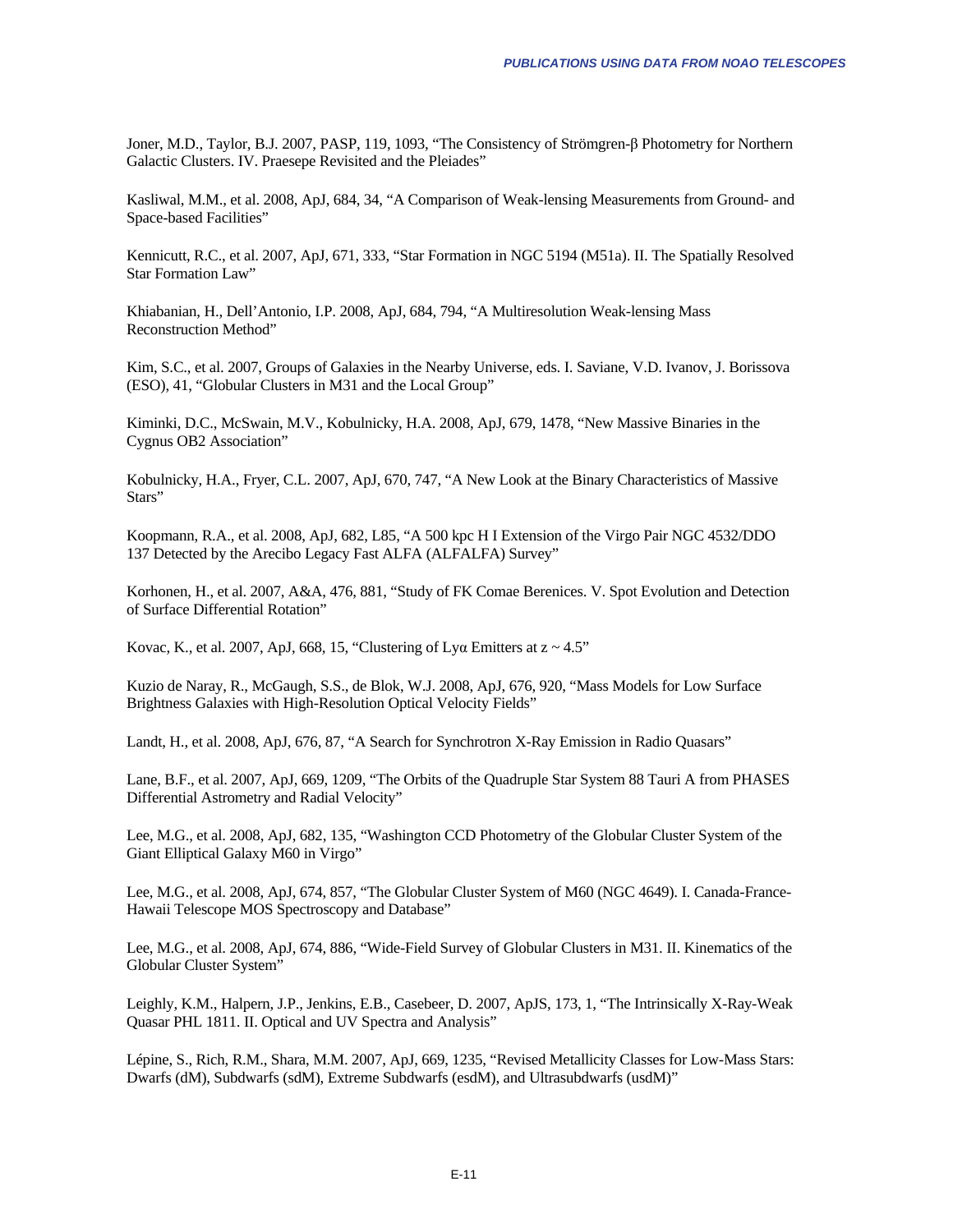Li, J.Z., et al. 2008, ApJ, 679, L101, "The Rosette Eye: The Key Transition Phase in the Birth of a Massive Star"

Liu, C.T., et al. 2008, ApJ, 672, 198, "The Faint-End Slopes of Galaxy Luminosity Functions in the COSMOS Field"

Leon, S., et al. 2008, A&A, 485, 475, "The AMIGA Sample of Isolated Galaxies. VI. Radio Continuum Properties of Isolated Galaxies: A Very Radio-Quiet Sample"

Lucey, J.R., et al. 2007, ASP Conf. 379, eds. N. Metcalfe and T. Shanks (ASP), 117, "Age-Dating the Red Sequence in Low-Redshift Clusters"

Mahadevan, S., et al. 2008, PASP, 120, 1001, "An Inexpensive Field-Widened Monolithic Michelson Interferometer for Precision Radial Velocity Measurements"

Mahadevan, S., et al. 2008, ApJ, 678, 1505, "Measuring Stellar Radial Velocities with a Dispersed Fixed-Delay Interferometer"

Majewski, S.R., et al. 2007, ApJ, 670, L9, "Discovery of Andromeda XIV: A Dwarf Spheroidal Dynamical Rogue in the Local Group?"

Margoniner, V.E., Wittman, D.M. 2008, ApJ, 679, 31, "Photometric Redshifts and Signal-to-Noise Ratios"

Margutti, R., et al. 2007, A&A, 474, 815, "The Host Galaxy of GRB 031203: A New Spectroscopic Study"

Mason, B.D. 2007, ASP Conf. 367, eds. N. St. Louis and A.F. Moffat (ASP), 27, "O Type and Other Hot Binaries: Current Statistics of the USNO Database"

Massey, P., … **Olsen, K.A.G.**, … **Smith, R.C.**, Strong, S.B., et al. 2007, AJ, 134, 2474, "A Survey of Local Group Galaxies Currently Forming Stars. III. A Search for Luminous Blue Variables and Other Hα Emission-Line Stars"

Matthews, L.D., Uson, J.M. 2008, AJ, 135, 291, "H I Imaging Observations of Superthin Galaxies. II. Ic 2233 and the Blue Compact Dwarf NGC 2537"

Mazzuca, L.M., Swaters, R.A., Veilleux, S., Knapen, J.H. 2008, ASP Conf. 390, eds. J.H. Knapen, T.J. Mahoney, A. Vazdekis (ASP), 139, "A Consistent Picture of Gas Kinematics within Nuclear Rings"

Melbourne, J., … **Dey, A.**, … **Jannuzi, B.T.**, et al. 2008, AJ, 136, 1110, "Morphologies of High-Redshift Dust-Obscured Galaxies from Keck Laser Guide Star Adaptive Optics"

Myers, A.D., et al. 2008, ApJ, 678, 635, "Quasar Clustering at 25 h-1 kpc from a Complete Sample of Binaries"

Onken, C.A., et al. 2007, ApJ, 670, 105, "The Black Hole Mass of NGC 4151: Comparison of Reverberation Mapping and Stellar Dynamical Measurements"

Orosz, J.A., et al. 2007, Nature, 449, 872, "A 15.65-Solar-Mass Black Hole in an Eclipsing Binary in the Nearby Spiral Galaxy M 33"

Paladino, R., et al. 2008, A&A, 485, 679, "Correlation of the Radio Continuum, Infrared, and CO Molecular Emissions in NGC 3627"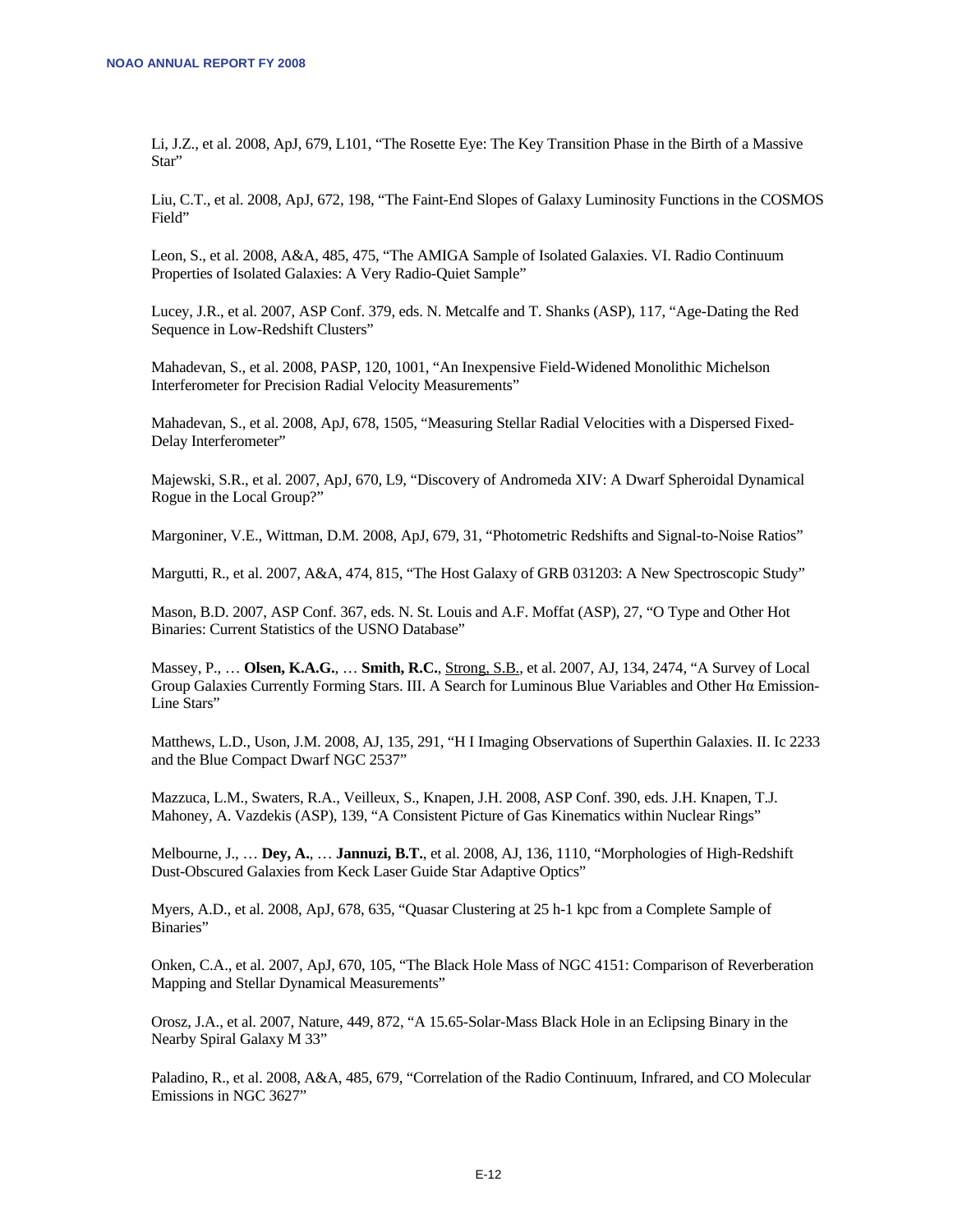Penny, S.J., Conselice, C.J. 2008, MNRAS, 383, 247, "Keck Spectroscopy of the Faint Dwarf Elliptical Galaxy Population in the Perseus Cluster Core: Mixed Stellar Populations and a Flat Luminosity Function"

Peterson, D.E., et al. 2008, ApJ, 685, 313, "New Young Brown Dwarfs in the Orion Molecular Cloud 2/3 Region"

Polletta, M., et al. 2008, ApJ, 675, 960, "Obscuration in Extremely Luminous Quasars"

Prescott, M.K., Kashikawa, N., **Dey, A.**, Matsuda, Y. 2008, ApJ, 678, L77, "The Overdense Environment of a Large Lya Nebula at  $z \sim 2.7$ "

Prescott, M.K., et al. 2007, ApJ, 668, 182, "The Incidence of Highly Obscured Star-Forming Regions in SINGS Galaxies"

Raiteri, C.M., et al. 2007, A&A, 473, 819, "WEBT and XMM-Newton Observations of 3C 454.3 during the Post-outburst Phase. Detection of the Little and Big Blue Bumps"

Reid, I.N., et al. 2008, AJ, 136, 1290, "Meeting the Cool Neighbors. X. Ultracool Dwarfs from the 2MASS All-Sky Data Release"

**Rest, A.**, … **Olsen, K.**, **Smith, R.C.**, … Damke, G., … **Matheson, T.**, et al. 2008, ApJ, 681, L81, "Scatteredlight Echoes from the Historical Galactic Supernovae Cassiopeia A and Tycho (SN 1572)"

Rhode, K.L., Zepf, S.E., Kundu, A., Larner, A.N. 2007, AJ, 134, 1403, "Global Properties of the Globular Cluster Systems of Four Spiral Galaxies"

Roederer, I.U., et al. 2008, ApJ, 679, 1549, "The Hobby-Eberly Telescope Chemical Abundances of Stars in the Halo (CASH) Project. I. The Lithium-, s-, and r-enhanced Metal-Poor Giant HKII 17435-00532"

Rogel, A.B., Cohn, H.N., Lugger, P.M. 2008, ApJ, 675, 373, "Modeling the Galactic CV Distribution for the ChaMPlane Survey"

Román-Zúñiga, C.G., Elston, R., Ferreira, B., Lada, E.A. 2008, ApJ, 672, 861, "A FLAMINGOS Deep Near-Infrared Imaging Survey of the Rosette Complex. I. Identification and Distribution of the Embedded Population"

Rosenberg, J.L., et al. 2008, ApJ, 674, 814, "Dust Properties and Star Formation Rates in Star-Forming Dwarf Galaxies"

Rubin, K.H., Williams, K.A., Bolte, M., Koester, D. 2008, AJ, 135, 2163, "The White Dwarf Population in NGC 1039 (M34) and the White Dwarf Initial-Final Mass Relation"

Rudie, G.C., Fesen, R.A., Yamada, T. 2008, MNRAS, 384, 1200, "The Crab Nebula's Dynamical Age as Measured from its Northern Filamentary Jet"

Sako, M. 2008, AJ, 135, 348, "The Sloan Digital Sky Survey-II Supernova Survey: Search Algorithm and Follow-up Observations"

Sandberg Lacy, C.H., Torres, G., Claret, A. 2008, AJ, 135, 1757, "Absolute Properties of the Main-Sequence Eclipsing Binary Star GX Geminorum: Constraints on Convective Core Overshooting"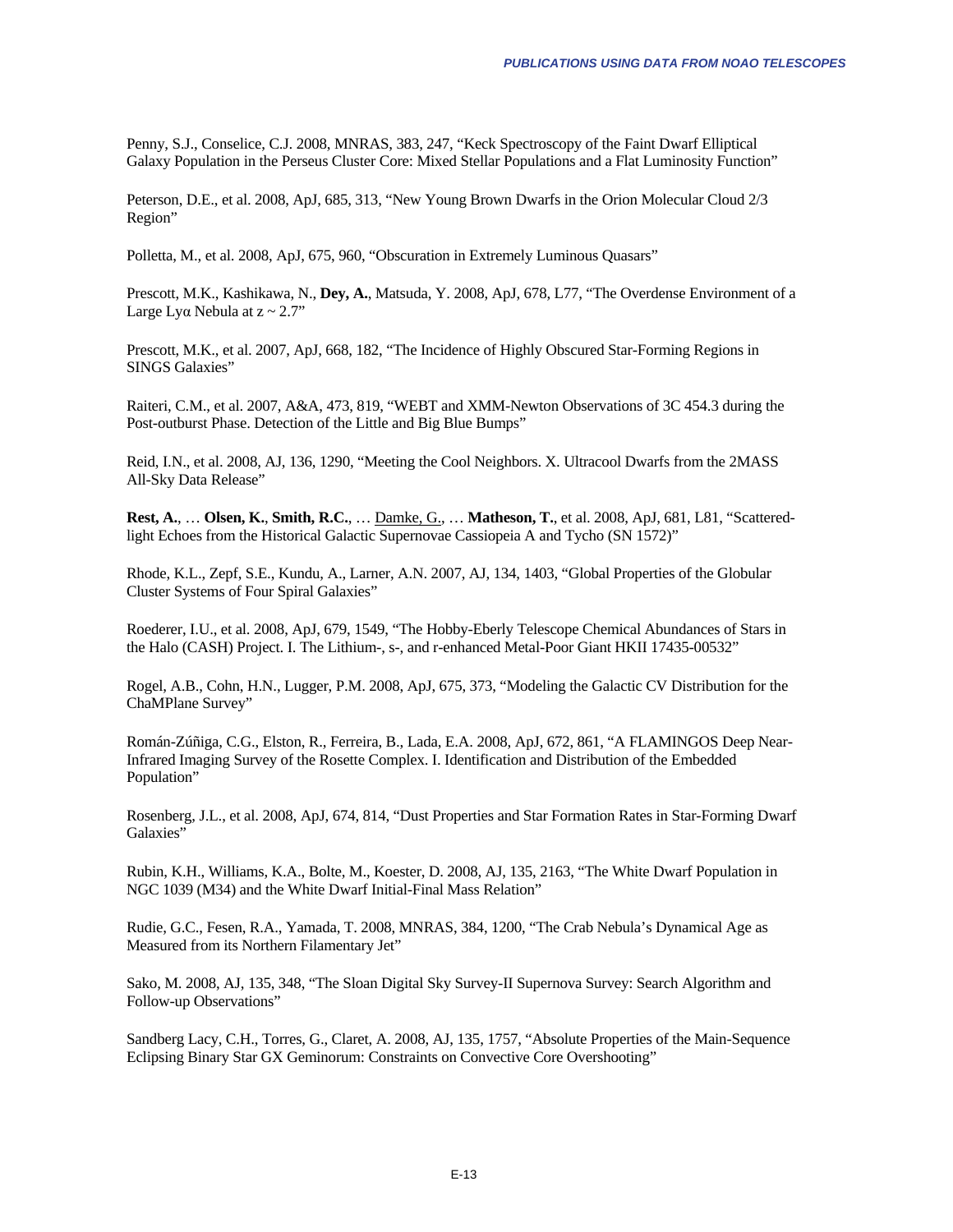Sehgal, N., et al. 2008, ApJ, 673, 163, "Probing the Relation between X-Ray-Derived and Weak-Lensing-Derived Masses for Shear-Selected Galaxy Clusters. I. A781"

Silverman, J.D., … **Jannuzi, B.T.**, **Smith, M.G.**, et al. 2008, ApJ, 679, 118, "The Luminosity Function of X-Ray-Selected Active Galactic Nuclei: Evolution of Supermassive Black Holes at High Redshift"

Sitko, M.L., et al. 2008, ApJ, 678, 1070, "Variability of Disk Emission in Pre-main-sequence and Related Stars. I. HD 31648 and HD 163296: Isolated Herbig Ae Stars Driving Herbig-Haro Flows"

Smolčić, V., et al. 2008, ApJS, 177, 14, "A New Method to Separate Star-Forming from AGN Galaxies at Intermediate Redshift: The Submillijansky Radio Population in the VLA-COSMOS Survey"

Snow, T.P., Destree, J.D., Welty, D.E. 2008, ApJ, 679, 512, "A Study of the ρ Ophiuchi Cloud: Mapping the Distribution and the Motions of Interstellar Gas"

Sparke, L.S., van Moorsel, G., Erwin, P., Wehner, E.M. 2008, AJ, 135, 99, "NGC 2655: From Inner Polar Ring to Outer Shells and Tails"

Spitler, L.R., et al. 2008, MNRAS, 385, 361, "The Connection between Globular Cluster Systems and Their Host Galaxy and Environment: A Case Study of the Isolated Elliptical NGC 821"

Springob, C.M., et al. 2007, ApJS, 172, 599, "SFI++. II. A New I-band Tully-Fisher Catalog, Derivation of Peculiar Velocities, and Data Set Properties"

Stark, M.A., et al. 2008, AJ, 135, 991, "A New, Bright, Short-period Emission Line Binary in Ophiuchus"

Stassun, K.G., et al. 2008, Nature, 453, 1079, "Surprising Dissimilarities in a Newly Formed Pair of 'Identical Twin' Stars"

Steinfadt, J.D., Bildsten, L., **Howell, S.B.** 2008, ApJ, 677, L113, "Discovery of the Partially Eclipsing White Dwarf Binary SDSS J143547.87+373338.5"

Strassmeier, K.G., Bartus, J., Fekel, F.C., Henry, G.W. 2008, A&A, 485, 233, "The Chromospherically Active, Triple, Ellipsoidal, and Eclipsing Binary HD 6286 = BE Piscium: A Laboratory for Binary Evolution"

Swift, J.J., Welch, W.J., 2008, ApJS, 174, 202, "A Case Study of Low-Mass Star Formation"

Szkody, P., … **Howell, S.B.**, et al. 2008, ApJ, 683, 967, "GALEX, Optical, and Infrared Light Curves of MQ Dra: UV Excesses at Low Accretion Rates"

Taylor, B.J., Joner, M.D., Jeffery, E.J. 2008, ApJS, 176, 262, "Cousins Photometry and Temperatures for the Hyades, Coma, NGC 752, Praesepe, and M67"

Teig, M., Smecker-Hane, T., Hood, M. 2007, ASP Conf. 374, eds. A. Vallenari, et al. (ASP), 283, "Separating M33 Red Giants from Foreground MW Dwarfs"

Thilker, D.A., et al. 2007, ApJS, 173, 572, "Ultraviolet and Infrared Diagnostics of Star Formation and Dust in NGC 7331"

Tomkin, J., Fekel, F.C. 2008, AJ, 135, 555, "New Precision Orbits of Bright Double-Lined Spectroscopic Binaries. II. Hr 2962, HD 214686, and 16 PSC"